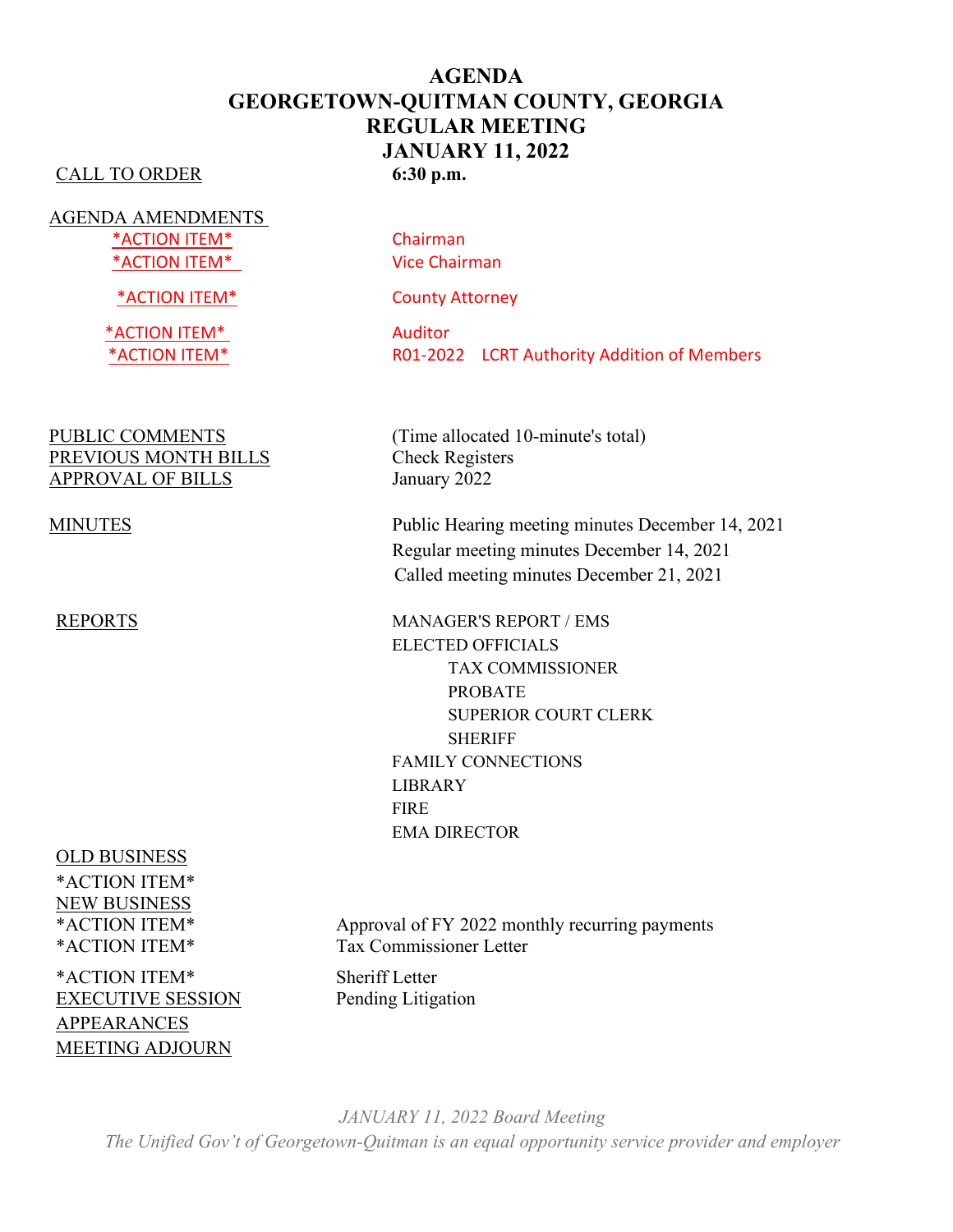# **GEORGETOWN-QUITMAN COUNTY COMMISSION PUBLIC HEARING MINUTES DECEMBER 14, 2021 6:00 PM**

**CALLED TO ORDER** The public hearing was called to order at 6:09 p.m. with prayer followed by the pledge. Members present were Commissioners: Blackmon, Hayes, and Kinsey. Financial Officer Teri Odom, County Clerk Carolyn Wilson, and County Manager Jason Weeks. **PUBLIC HEARING-** Vice Chairman Blackmon opened the public hearing for the FY 2022 Budget hearing. No one attended the Public hearing.

## **MEETING ADJOURN-**

Motion to adjourn at 6:34 p.m.

| Carvel Lewis, Chairman              | Danny Blackmon, Vice Chairman       |
|-------------------------------------|-------------------------------------|
| Willie H. Bussey, Jr., Commissioner | David Kinsey, Commissioner          |
| Jim Hayes, Commissioner             | Attest: Jason Weeks, County Manager |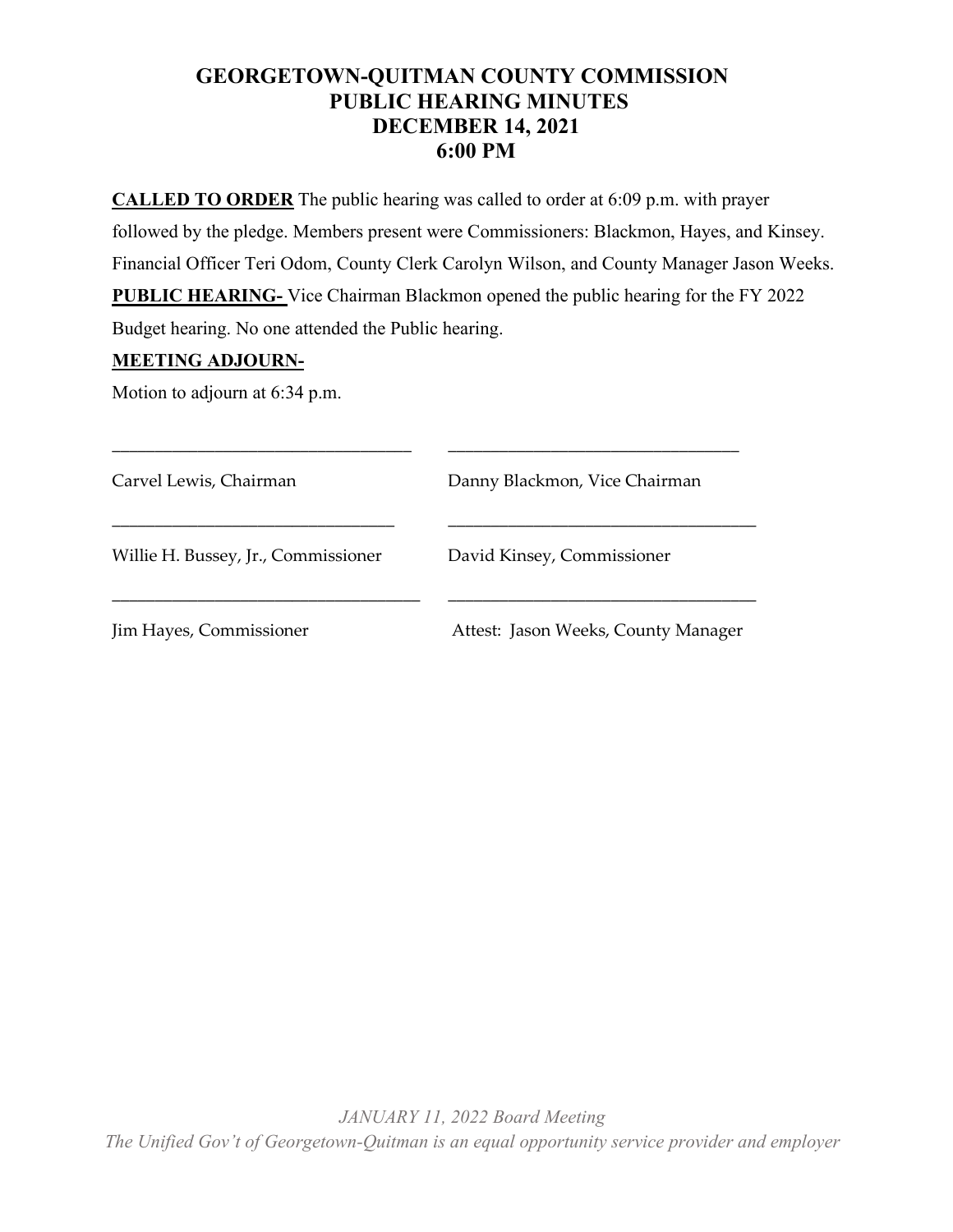# **GEORGETOWN-QUITMAN COUNTY COMMISSION REGULAR MEETING MINUTES DECEMBER 14, 2021 6:30 p.m.**

## **CALLED TO ORDER**

The meeting was called to order at 6:33 p.m. with a prayer followed by the pledge. Members present were Commissioners: Lewis, Blackmon, Hayes, Kinsey and Bussey. County Attorney Tracy Cary, Financial Officer Teri Odom, County Clerk Carolyn Wilson, and County Manager Jason Weeks.

## **AGENDA AMENDMENTS**

Chairman Lewis asked for a motion to amend the agenda to add Executive session for Personnel and Policy for Tax Assessors Board. **Motion made by Blackmon to accept the amended agenda. Second by Kinsey**. Voting Yes- Bussey, Kinsey, Hayes, Blackmon, and Lewis.

**PUBLIC COMMENTS-** Chairman Lewis asked if anyone had any comments at this time. Rev. Dr. Betty Jones-Smith asked to speak about the internet service provider in our area that is not abiding by the public service laws and she is going to represent our County to the Public Service Commission.

## **PREVIOUS MONTH CHECK REGISTER**

**Motion made by Hayes to approve the previous month's check register. Second by Kinsey.** Voting Yes- Bussey, Kinsey, Hayes, Blackmon, and Lewis.

## **APPROVAL OF BILLS**

**Motion made by Blackmon to approve the bills as presented. Second by Kinsey.** Voting Yes- Bussey, Kinsey, Hayes, Blackmon, and Lewis.

## **MINUTES**

November 9, 2021, Regular meeting minutes- **Motion made by Bussey to approve the regular meeting minutes. Second by Kinsey.** Voting Yes- Bussey, Kinsey, Hayes, Blackmon, and Lewis.

November 30, 2021 Called meeting minutes- **Motion made Kinsey to approve the called meeting minutes. Second by Hayes.** Voting Yes-Bussey, Kinsey, Hayes, and Lewis. (Blackmon did not vote because he was absent from this called meeting).

*JANUARY 11, 2022 Board Meeting*

*The Unified Gov't of Georgetown-Quitman is an equal opportunity service provider and employer*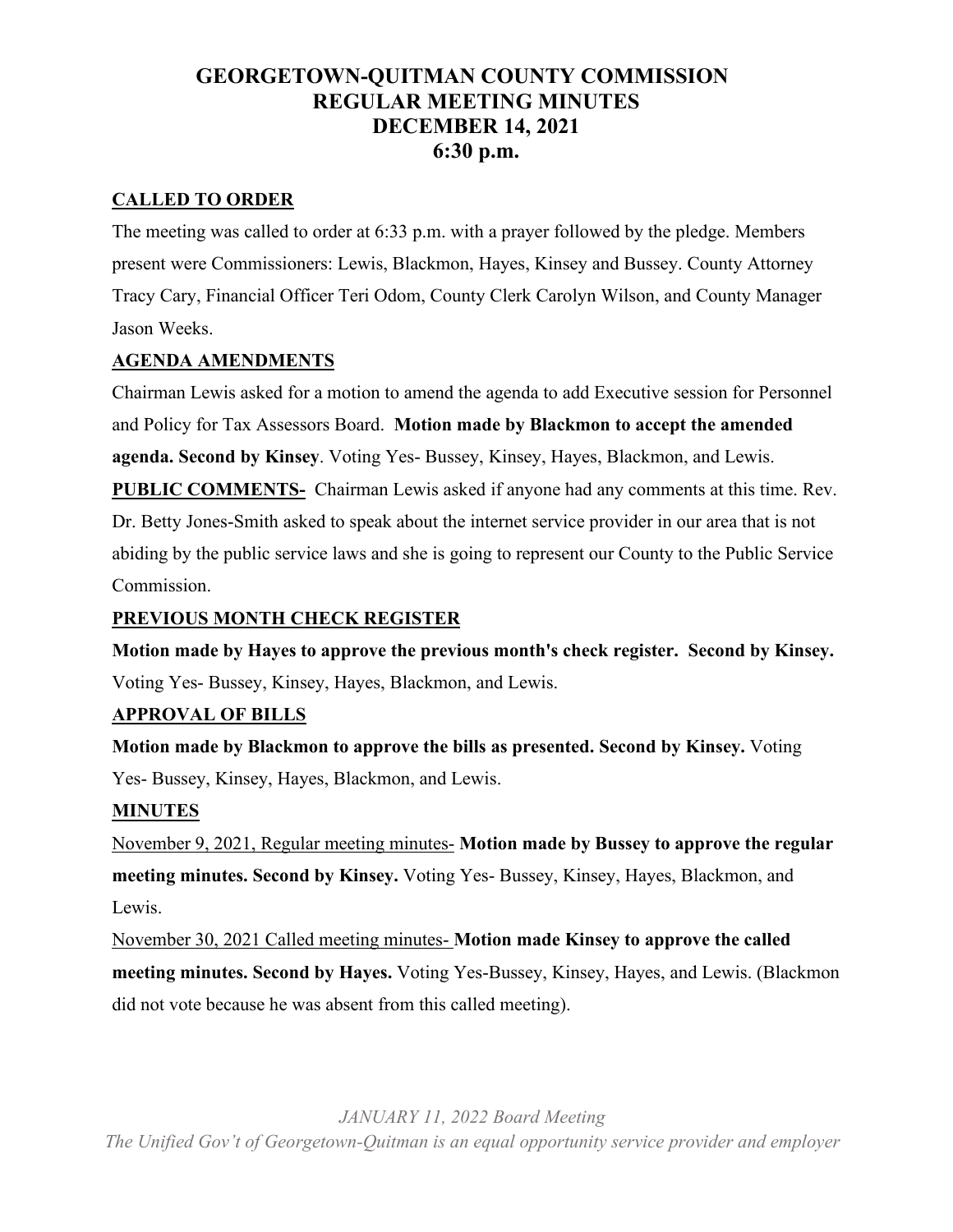December 3, 2021 Called meeting minutes- **Motion made Kinsey to approve the Called meeting minutes. Second by Bussey.** Voting Yes-Bussey, Kinsey, Hayes, Blackmon, and Lewis.

**MANAGER'S REPORT-**Weeks was present and gave the total call for EMS for the month of November.

**BRIDGE REPAIR PROJECT-** Weeks stated that all the bridge repair work has been completed. Weeks went around with Ryan Gordon from Barrett & Simpson and looked at all the work that was done. Weeks talked with Simpson about getting correct numbers for paving projects for our 2022 LMIG funds.

**JOHN DEERE TRACTOR-** Weeks reported that the John Deere tractor that was stolen about a month ago was found. Weeks stated he was glad to have found it and have it back without any damage.

## **Tax Commissioner Report-**

## **Probate Report-**

**SUPERIOR CLERK OF COURT-**

## **SHERIFF REPORT-**

**FAMILY CONNECTIONS-** Chairman Lewis reported on behalf of Family Connections Coordinator Ms. Sara Lee Crumbs. He explained that she has completed several grants. She is also working with the Seventh Day Adventist Church with helping needy families receive food boxes.

**Library-** Chairman Lewis state that the plans with the library are on track. He anticipates a soft opening the first part of January and a Grand opening a little later when the Governor is able to come.

**Fire Dept. Report-CHAIRMAN REPORT-OLD BUSINESS-NEW BUSINESS-R15-2021 ANNEXTION RESOLUTION-** Chairman Lewis went over Resolution R15-2021. **Motion made by Blackmon to approve Resolution R15-2021. Second by Kinsey.** Voting Yes-Bussey, Kinsey, Hayes, Blackmon, and Lewis.

**R16-2021 E-911 BUDGET FY 2022 BUDGET RESOLUTION-** Chairman Lewis read Resolution R16-2021. **Motion made by Kinsey to approve R16-2021 E-911 Budget FY 2022**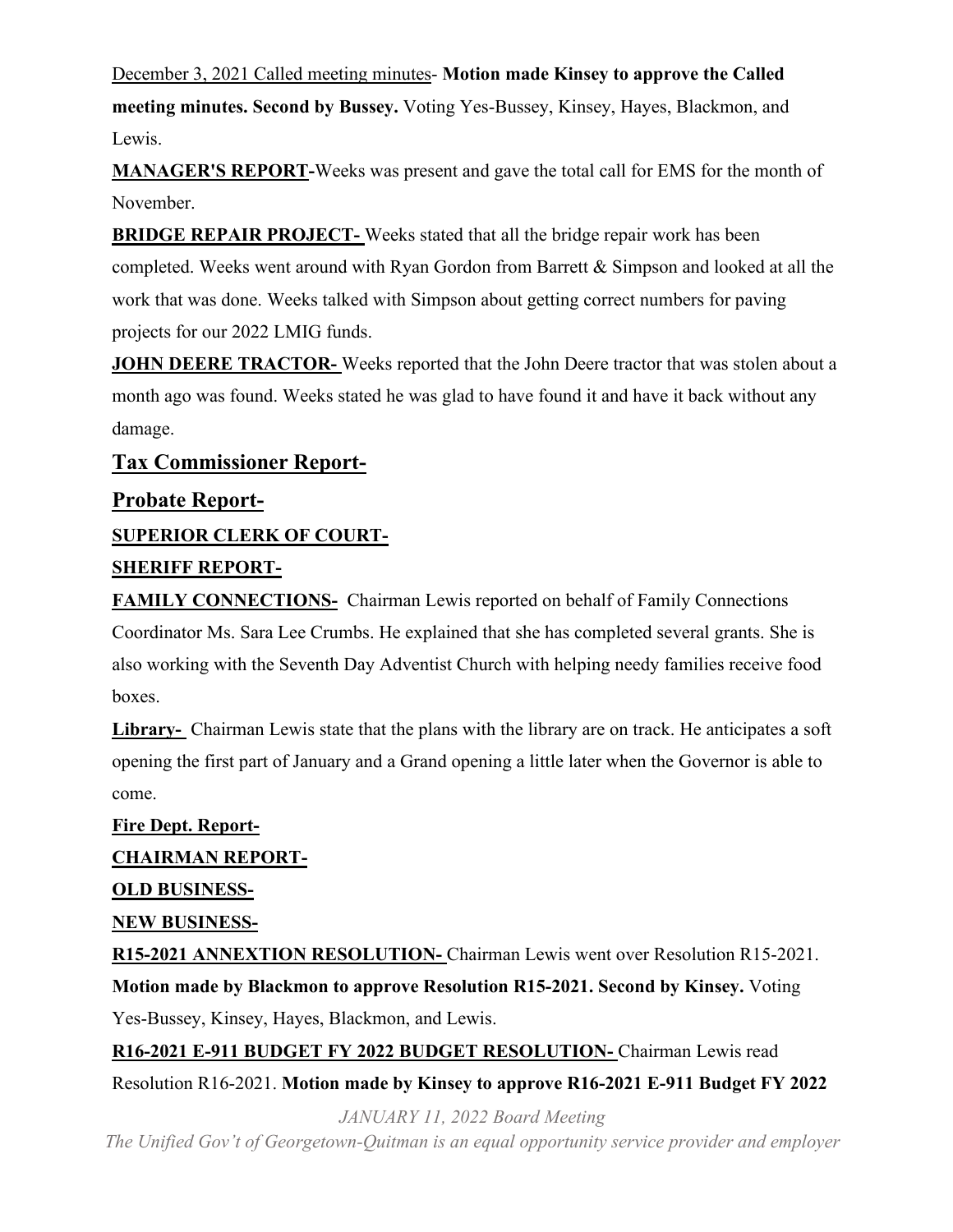**Budget Resolution. Second by Hayes**. Voting Yes-Bussey, Kinsey, Hayes, Blackmon, and Lewis.

**R17-2021 LAW LIBRARY FY 2022 BUDGET RESOLUTION-** Chairman Lewis read Resolution R17-2021. **Motion made by Blackmon to approve R17-2021 Law Library FY 2022 Budget Resolution. Second by Kinsey**. Voting Yes-Bussey, Kinsey, Hayes, Blackmon, and Lewis.

**R18-2021 GENERAL OPERATION FY 2022 BUDGET RESOLUTION-** Chairman Lewis read Resolution R18-2021. **Motion made by Bussey to approve R18-2021 General Operation FY 2022 Budget Resolution. Second by Kinsey**. Voting Yes-Bussey, Kinsey, Hayes,

Blackmon, and Lewis

**REGION 6 DBBHDD REGIONAL ADVISORY COUNCIL-** Chairman Lewis went over the vacancy on this board and the requirements. We are still looking for someone to fill this vacancy. **HEALTH BOARD APPOINTMENT-** Chairman Lewis asked County Clerk Wilson to find out if the School nurse could legally serve on the health board because she does not live in Georgetown-Quitman County.

**WATER & SEWAGE AUTHORITY BOARD APPOINTMENT-** Chairman Lewis explained that there are 2 people that are interested in the 1 vacancy on this board. Chairman Lewis stated the 2 individuals are Porshia Grier and Jimmy Scott. Chairman Lewis asked for a Motion to appoint Porshia Grier. **Motion made by Hayes to appoint Porshia Grier to the Water & Sewage Authority Board. Second by Bussey.** Voting Yes-Bussey, Kinsey, Hayes, Blackmon, and Lewis.

**RECREATION BOARD APPOINTMENTS-** Chairman Lewis stated that we have four appointments available on the Recreation board and five interested individuals. Chairman Lewis went over the four that are currently on the board that are up for reappointment: Royzell Wilson, Gloria Johnson, Urvashi Foster, and Chris Bland. After some discussion, a **Motion was made by Blackmon to Reappoint Royzell Wilson and Gloria Johnson to the Recreation Board and appoint KimKeisha Rivers to the Recreation Board. Second by Kinsey.** Voting Yes-Bussey, Kinsey, Hayes, Blackmon, and Lewis.

**TAX ASSESSOR BOARD REAPPOINTMENT (JOHN PRITCHETT)-** Chairman Lewis stated that Mr. John Pritchett's appointment was up for reappointment. **Motion made by Blackmon to reappoint John Pritchett to the Tax Assessor Board. Second by Kinsey.** Voting Yes-Bussey, Kinsey, Hayes, Blackmon, and Lewis.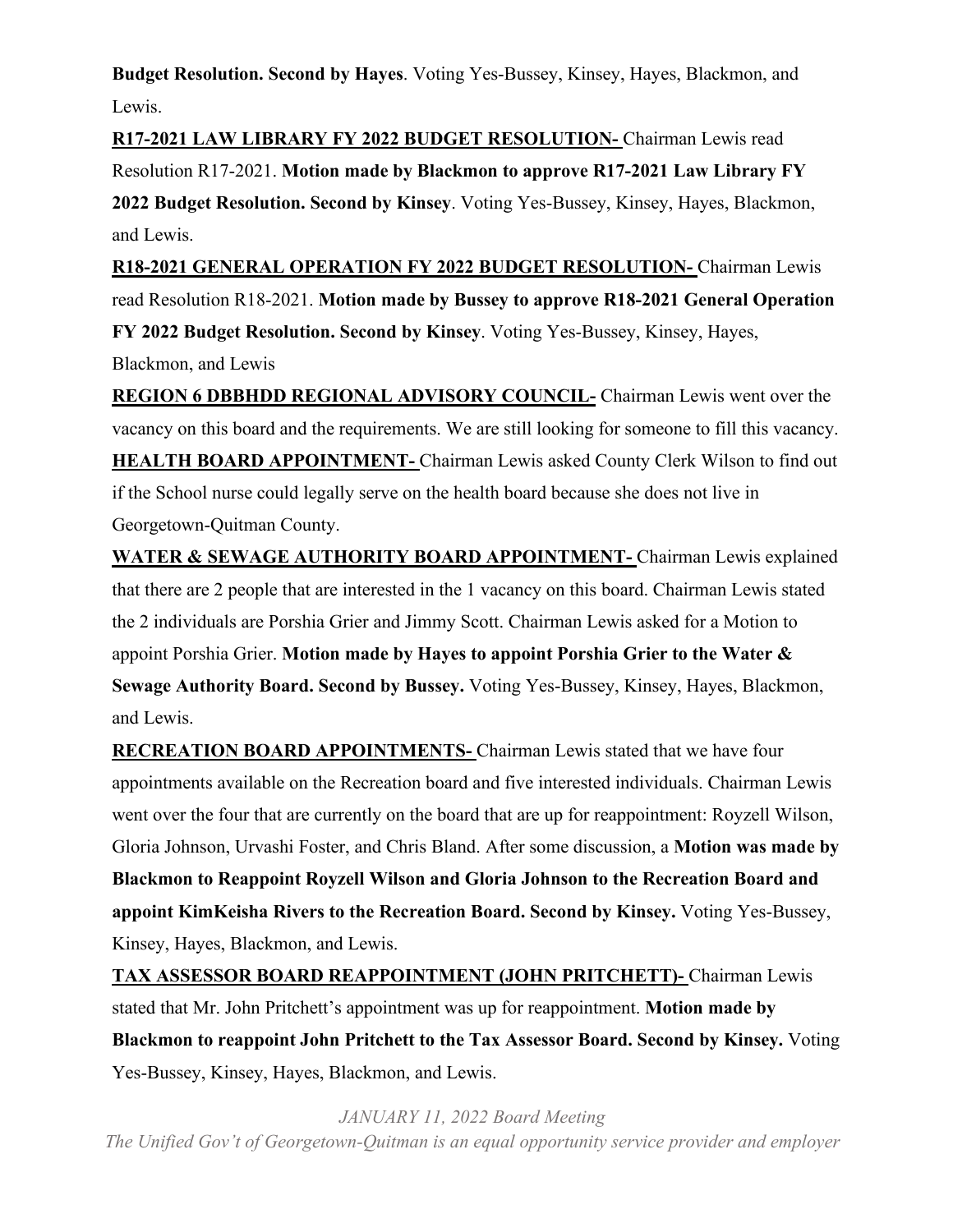## **POLICY FOR DISPLAYING DECALS ON PREBILL MOBILE HOMES-** Chairman

Lewis explained that the Tax Assessor board approved to continue requiring decals on prebill mobile homes. Lewis asked for a motion to approve this. **Motion made by Blackmon for a** 

**policy to continue requiring decals on prebill mobile homes. Second by Kinsey**. Voting Yes-

Bussey, Kinsey, Hayes, Blackmon, and Lewis.

**EXECUTIVE SESSION- Motion made by Blackmon to close regular session. Second by Kinsey.** Voting Yes-Bussey, Kinsey, Hayes, Blackmon, and Lewis. **Motion made by Hayes to go into executive session to discuss personnel. Second by Kinsey.** Voting Yes-Bussey, Kinsey, Hayes, Blackmon, and Lewis. **Motion made by Hayes to close executive session. Second by Kinsey.** Voting Yes-Bussey, Kinsey, Hayes, Blackmon, and Lewis. **Motion made by Blackmon to reopen regular session. Second by Kinsey.** Voting Yes-Bussey, Kinsey, Hayes, Blackmon, and Lewis.

**R18-2021 GENERAL OPERATION FY 2022 BUDGET RESOLUTION-** Chairman Lewis explained to everyone that there was a mistake on the numbers in the Resolution that he read. Lewis stated that the correct number is \$3,338,671.85. **Motion made by Blackmon to approve the amended figure of \$3,338,671.85. Second by Hayes.** Voting Yes- Bussey, Kinsey, Hayes, Blackmon, and Lewis.

Chairman Lewis stated that no decisions were made during Executive session that required a vote.

\_\_\_\_\_\_\_\_\_\_\_\_\_\_\_\_\_\_\_\_\_\_\_\_\_\_\_\_\_\_\_\_\_\_\_ \_\_\_\_\_\_\_\_\_\_\_\_\_\_\_\_\_\_\_\_\_\_\_\_\_\_\_\_\_\_\_\_\_\_\_\_

\_\_\_\_\_\_\_\_\_\_\_\_\_\_\_\_\_\_\_\_\_\_\_\_\_\_\_\_\_\_\_\_\_\_\_ \_\_\_\_\_\_\_\_\_\_\_\_\_\_\_\_\_\_\_\_\_\_\_\_\_\_\_\_\_\_\_\_\_\_\_\_

Called meeting scheduled for December 21, 2021 at 1:15 p.m.

## **APPEARANCES** – **MEETING ADJOURN**

Motion to adjourn at 8:03 p.m.

Carvel Lewis, Chairman Danny Blackmon, Vice Chairman

Willie H. Bussey, Jr., Commissioner David Kinsey, Commissioner

Jim Hayes, Commissioner Attest: Jason Weeks, County Manager

\_\_\_\_\_\_\_\_\_\_\_\_\_\_\_\_\_\_\_\_\_\_\_\_\_\_\_\_\_\_\_\_ \_\_\_\_\_\_\_\_\_\_\_\_\_\_\_\_\_\_\_\_\_\_\_\_\_\_\_\_\_\_\_\_\_\_\_\_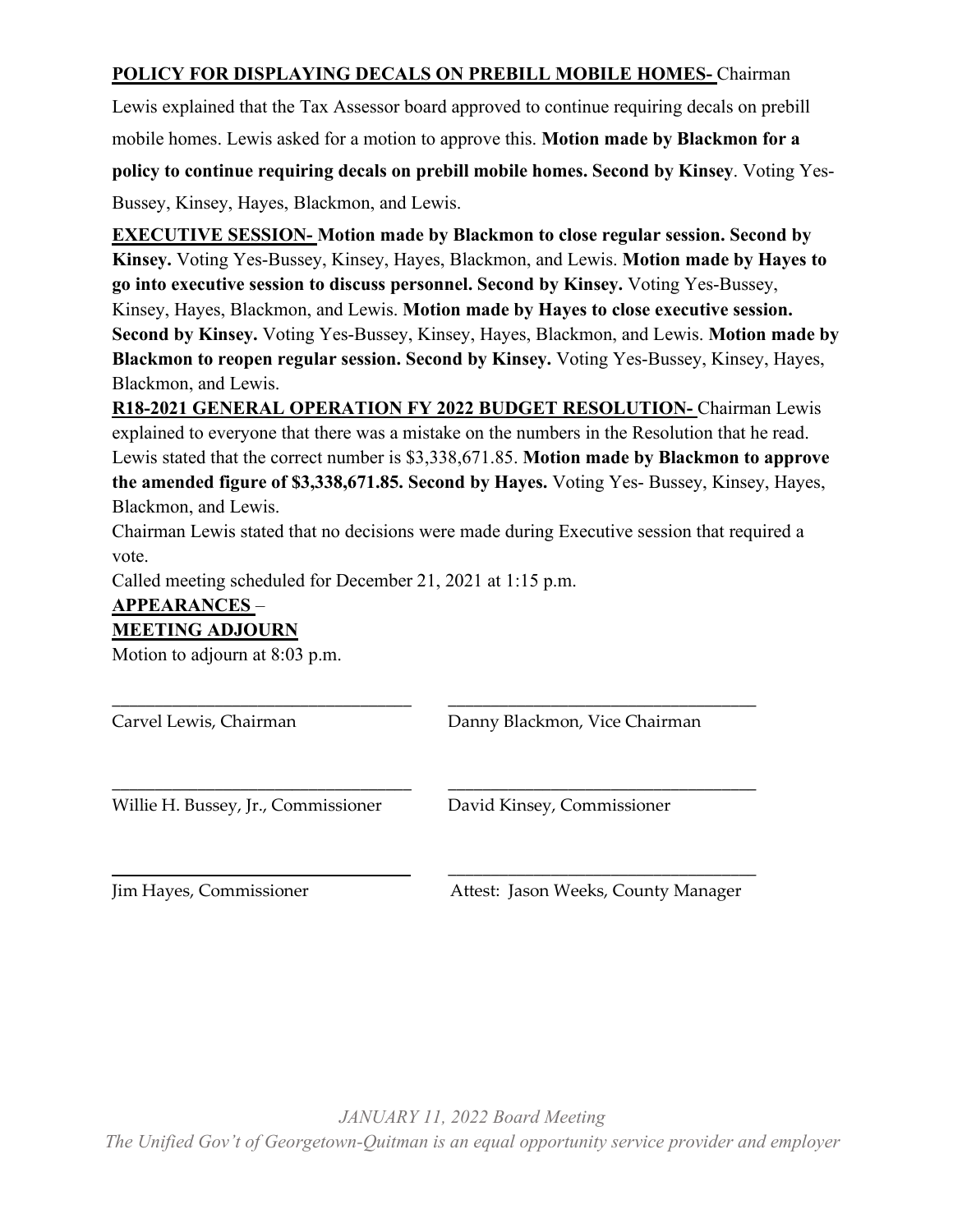# **GEORGETOWN-QUITMAN COUNTY COMMISSION CALLED MEETING MINUTES DECEMBER 21, 2021 1:15 p.m.**

#### **CALLED TO ORDER**

The meeting was called to order at 1:36 p.m. with a prayer. Members present were Commissioners: Blackmon, Kinsey, and Hayes. County Clerk Carolyn Wilson, and County Manager Jason Weeks. (Financial officer Odom and Chairman Lewis were not present). Bussey was present via phone.

#### **AGENDA AMENDMENTS**

Vice Chairman Blackmon asked for a motion to accept the amended agenda with the addition of Security. **Motion made by Kinsey to approve the amended agenda as stated. Second by Hayes**. Voting Yes- Kinsey, Hayes, and Blackmon.

**LMIG-** Weeks explained that he had talked with Tim Simpson about our LMIG funds being used for paving roads. Weeks went to the worst roads and did measurements and sent them to Simpson. After Weeks did the measurements, he received a call from the Corp of Engineers about some repairs that need to be done on the bridge at River Bluff park. Weeks wants to hold off on using our LMIG funds until he finds out what it is going to take to fix the repairs and whose responsibility it is to make these repairs because we lease the park from them. Weeks is waiting on a report from the Corps of Engineers before making any decisions. Vice Chairman Blackmon wants County Attorney Tracy Cary to go through the agreement that we have on River Bluff park to see what the County has authority over and what our responsibilities are. **RECREATION BOARD APPOINTMENT-** Vice Chairman Blackmon stated that at the December 14, 2021 regular Commission meeting a motion was made to appoint Kim Keisha Rivers to the Recreation Board. That board has been operating with 7 members but is only required to have 5. Vice Chairman stated that the Commission board needs to rescind the motion to appoint Ms. Rivers because it was done in error. **Motion made by Hayes to rescind the motion that was made at the December 14, 2021 commission meeting to appoint Kim Keisha Rivers to the Recreation board. Second by Kinsey.** Voting Yes-Kinsey, Hayes, and Blackmon. Mrs. Mary Hayes was appointed to be the successor for Kathy Hayes, and she will serve out that term. Chris Bland resigned from the Recreation board. Royzell Wilson and Gloria Johnson were reappointed at the December 14, 2021 commission meeting. The current members